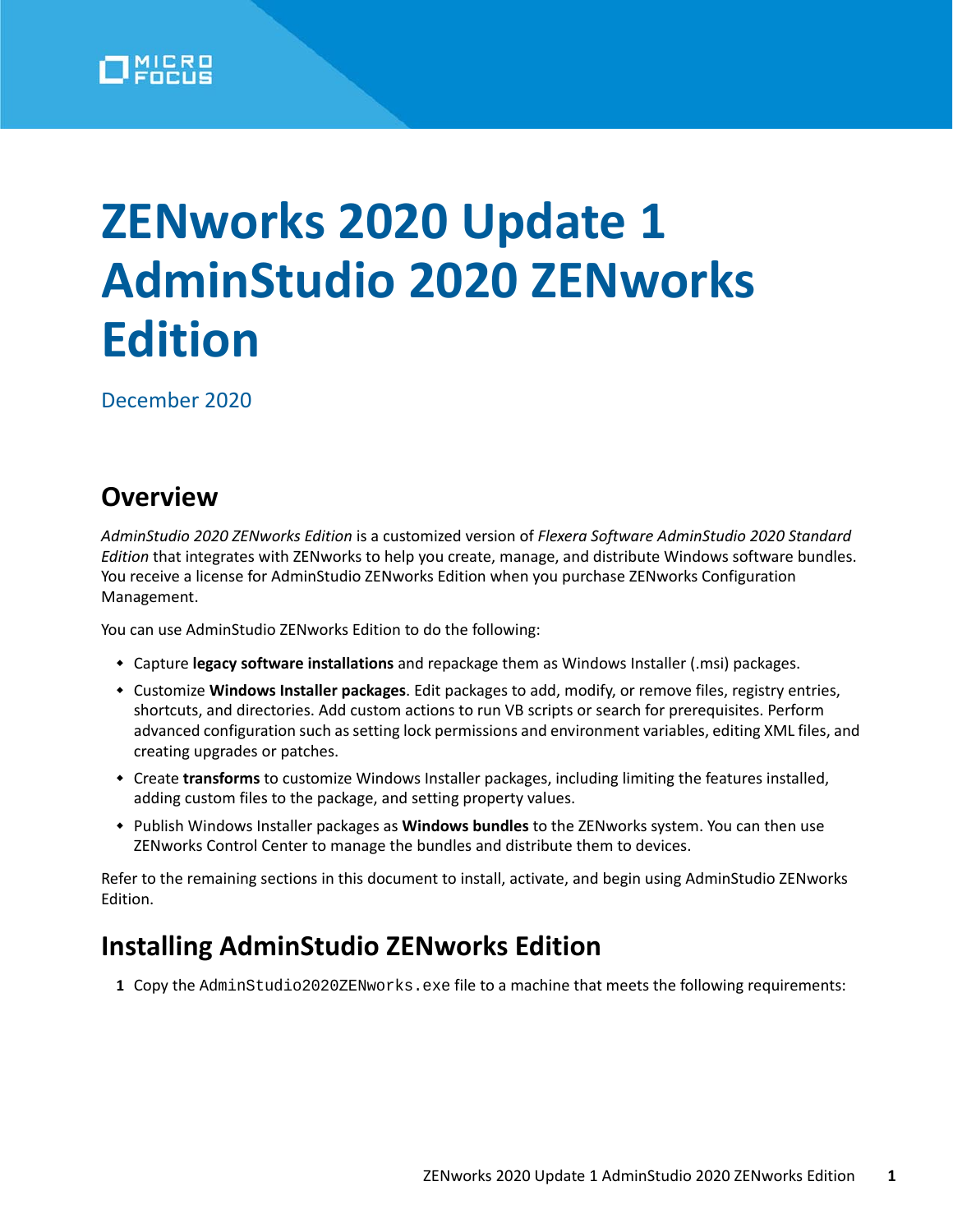| OS:                | Windows 7, 8, or 8.1                                                            |  |  |
|--------------------|---------------------------------------------------------------------------------|--|--|
|                    | Note: Windows Vista is no longer supported.                                     |  |  |
| Processor:         | 32-bit or 64-bit (repackaging of 64-bit applications requires a 64-bit machine) |  |  |
| Ram:               | 4GB                                                                             |  |  |
| <b>Hard Disk:</b>  | 4GB                                                                             |  |  |
| Display:           | XGA at 1024x768 resolution or higher                                            |  |  |
| <b>Browser:</b>    | Internet Explorer 7.0 or later                                                  |  |  |
| <b>Privileges:</b> | Administrative                                                                  |  |  |

**2** Launch the AdminStudio2020ZENworks.exe file to extract the installation files and display the Welcome screen.



Note: If you are updating from a previous version of AdminStudio ZEnworks Edition, the Welcome screen indicates that a previous version is installed and will be updated.

- **3** Click **Next** and follow the prompts to install AdminStudio ZENworks Edition.
- **4** When installation is complete, click **Finish** to exit the installation program.
- **5** Continue with the next section, [Activating AdminStudio ZENworks Edition](#page-1-0).

## <span id="page-1-0"></span>**Activating AdminStudio ZENworks Edition**

**1** Click the **Start** menu > **All Programs** > **AdminStudio** > **AdminStudio 2020** to launch AdminStudio and display the AdminStudio dialog box.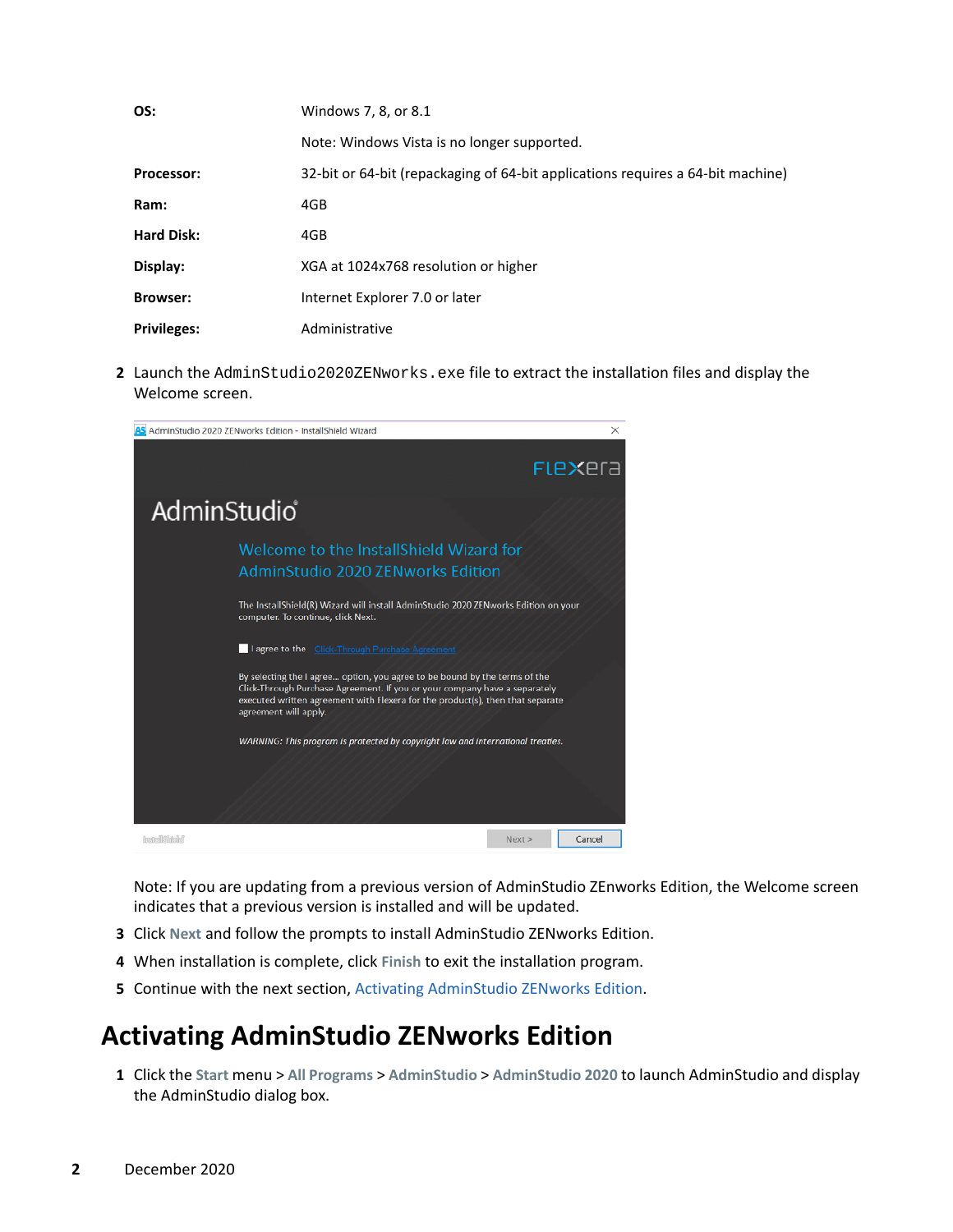| <b>InstallShield Wizard</b> | $\overline{\phantom{a}}$                                                 |        | × |  |
|-----------------------------|--------------------------------------------------------------------------|--------|---|--|
|                             | AdminStudio                                                              |        |   |  |
|                             | There are 60 days remaining in this license of:                          |        |   |  |
|                             | <b>AdminStudio 2020.</b>                                                 |        |   |  |
|                             | Do you want to:                                                          |        |   |  |
|                             | Activate or Purchase AdminStudio                                         |        |   |  |
|                             | ◯ Continue to Evaluate AdminStudio                                       |        |   |  |
|                             | ◯ Configure AdminStudio to get license information from a license server |        |   |  |
|                             | ◯ Configure AdminStudio to get license information from a license file   |        |   |  |
| Send Feedback               |                                                                          | Next > |   |  |

**2** Select **Activate or Purchase AdminStudio**, then click **Next** to display the AdminStudio Product Activation dialog box.

| InstallShield Wizard |                                                                                                                                                                                              |
|----------------------|----------------------------------------------------------------------------------------------------------------------------------------------------------------------------------------------|
|                      | AdminStudio Product Activation                                                                                                                                                               |
|                      | Product activation is required to ensureyou have a genuine copy of AdminStudio 2020<br>and are entitled to free updates.                                                                     |
|                      | Activation is accomplished by sending the license information through the Internet. No<br>personal information is collected or transmitted. Click Privacy Policy to read more about<br>this. |
|                      | <b>Enter Your Activation Code:</b>                                                                                                                                                           |
|                      |                                                                                                                                                                                              |
|                      | <b>Where is my Activation Code?</b>                                                                                                                                                          |
|                      | Purchase product online                                                                                                                                                                      |
|                      | $8$ Back<br>Activate                                                                                                                                                                         |

**3** Enter your license key, then click **Activate**.

Note: If you are updating from a previous version of AdminStudio, you must enter your new AdminStudio 2020 ZENworks Edition license key.

**4** When activation is complete, click **Finish** to open AdminStudio ZENworks Edition and display the ZENworks Server Login dialog box.

| ZENworks Server Login                                                                                                        |             |
|------------------------------------------------------------------------------------------------------------------------------|-------------|
| AdminStudio ZENworks Edition requires a running instance of ZENworks<br>Configuration Management server in order to operate. |             |
| Specify the ZENworks Configuration Management server login information and click<br>'Login' to proceed.                      |             |
| Server URI :                                                                                                                 |             |
|                                                                                                                              |             |
| User Name:                                                                                                                   |             |
|                                                                                                                              |             |
| Password:                                                                                                                    |             |
|                                                                                                                              |             |
| Login                                                                                                                        | <b>Fxit</b> |

**5** Fill in the following information to connect to a ZENworks Primary Server, then click **Login**. Server URL: The server's IP address or hostname, preceded by http://. For example: http://198.51.100.0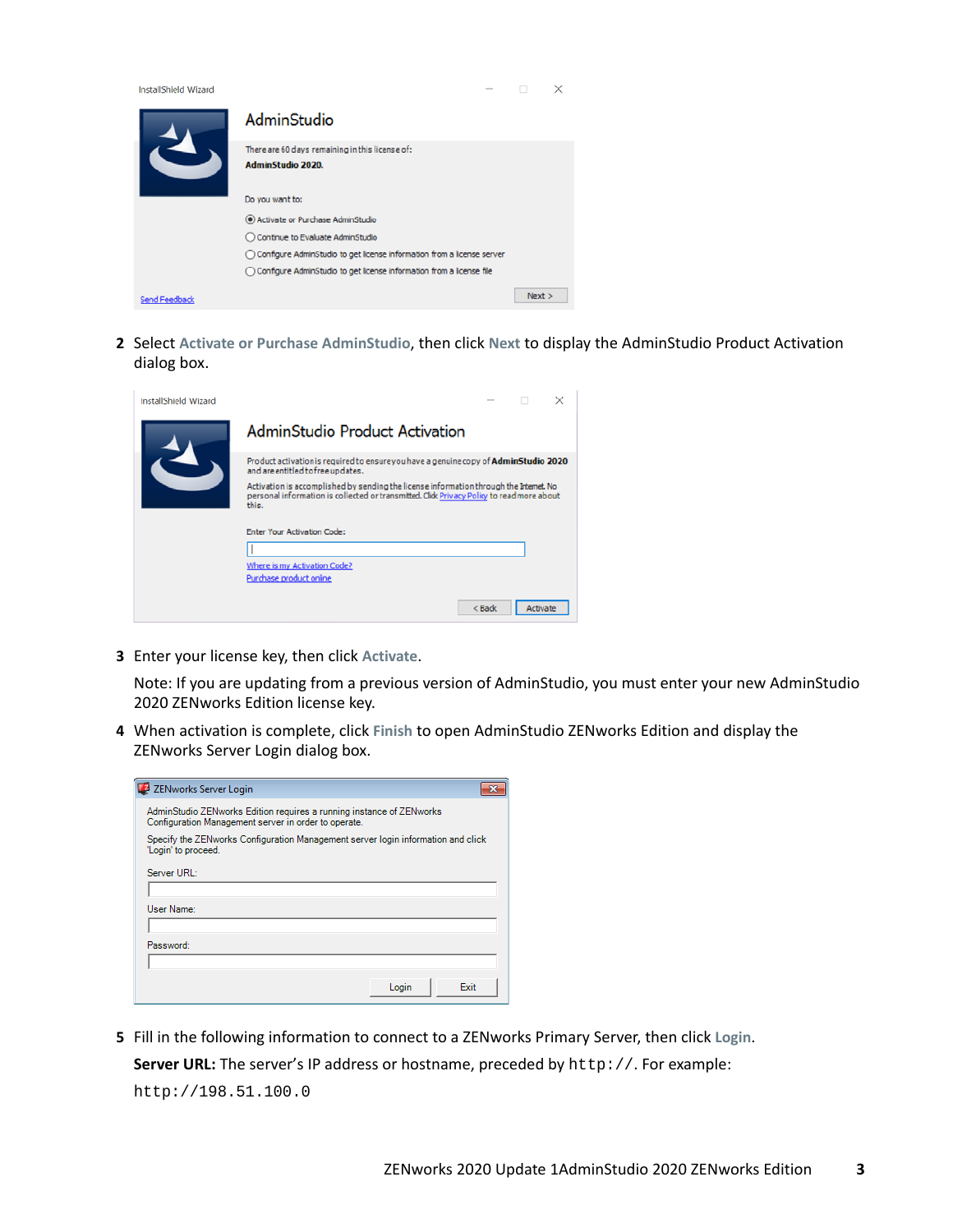or

http://zenserver.novell.com

**User Name:** The name of a ZENworks administrator defined in the ZENworks system.

**Password:** The password of the ZENworks administrator identified in the **User Name** field.

After AdminStudio authenticates to the ZENworks Primary Server, the Getting Started screen is displayed.

| Catalog View Tools Help<br><b>Start Page</b><br>A Start Page 2 Tools                                                         | $\bigcap_{i=1}^n$ 4 1 1 3 4 4 4 5 6 7<br><b>FLEXERA SOFTWARE®</b><br>AdminStudio                                                                                                                                                                                                                                                                                                                                                                                                                                                                                                                                                                                                                                                                                                                                                                                                                                |                                                                                                                                                                                                                                                                              |                                                                                                                                                                                                              |
|------------------------------------------------------------------------------------------------------------------------------|-----------------------------------------------------------------------------------------------------------------------------------------------------------------------------------------------------------------------------------------------------------------------------------------------------------------------------------------------------------------------------------------------------------------------------------------------------------------------------------------------------------------------------------------------------------------------------------------------------------------------------------------------------------------------------------------------------------------------------------------------------------------------------------------------------------------------------------------------------------------------------------------------------------------|------------------------------------------------------------------------------------------------------------------------------------------------------------------------------------------------------------------------------------------------------------------------------|--------------------------------------------------------------------------------------------------------------------------------------------------------------------------------------------------------------|
| <b>CAMPRON</b><br>Started<br>est for Application<br>Compatibility<br>Migrate to<br>Vopication<br><b>Agrate t</b><br>Virtuows | <b>What is Your Goal?</b><br>The AdminStudio tool set enables you to perform all of the tasks required to prepare Windows Installer<br>packages, virtual applications, and mobile apps for deployment. To quickly get started, click on the link of<br>the goal you want to accomplish. You can also access all AdminStudio tools from the Tools tab. It is<br>recommended that you set up the infrastructure required prior to starting.<br><b>Test for Application Compatibility</b><br>Test applications for compatibility with<br>Microsoft Windows 7 (32-bit and 64-bit).<br>Windows 8 (32-bit and 64-bit), Windows Server<br>2008 R2, Windows Server 2012, Apple iOS 6,<br>Apple iOS 7 (32-bit and 64-bit), Apple iOS 8 (32-<br>bit and 64-bit), and Google Android (4.1, 4.2,<br>4.3, and 4.4) operating systems. Test web<br>applications for compatibility with Internet<br>Explorer 8, 9, 10, and 11. | <b>Migrate to Application Virtualization</b><br>Automatically repackage and convert Windows<br>Installer packages, as well as setups in other<br>formats, into virtual applications in Microsoft<br>App-V, VMware ThinApp, Citrix XenApp, and<br>Symantec Workspace formats. | <b>Migrate to Windows Installer</b><br>Capture, repackage, and customize installations.<br>Perform best practices, application compatibility,<br>and conflict testing. Prepare packages for<br>distribution. |
|                                                                                                                              | Before You Begin<br><b>Set Up Infrastructure</b><br>Create/connect to a Microsoft SQL Server<br>Application Catalog database. Prepare virtual<br>machines for use in automated repackaging and<br>testing. Enter server and database connection<br>information.                                                                                                                                                                                                                                                                                                                                                                                                                                                                                                                                                                                                                                                 | $\overline{1}$                                                                                                                                                                                                                                                               |                                                                                                                                                                                                              |

**6** Continue with the next section, [Getting Started with AdminStudio ZENworks Edition](#page-4-0).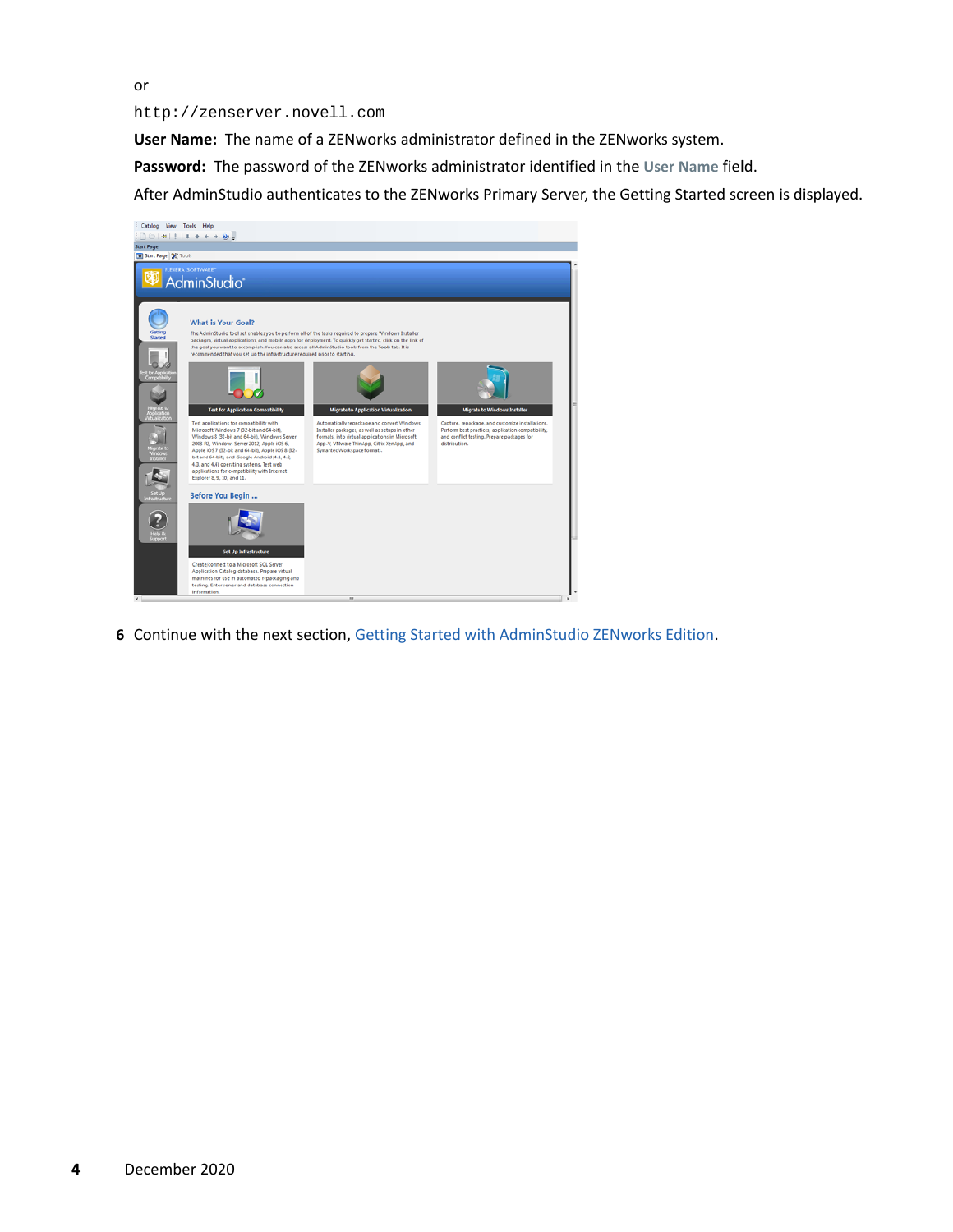## <span id="page-4-0"></span>**Getting Started with AdminStudio ZENworks Edition**

AdminStudio ZENworks Edition activates only the AdminStudio features that are required to create and modify Windows Installer (.msi) packages for use in ZENworks. All other AdminStudio features, while still shown in the interface, are disabled.

**1** To access the AdminStudio ZENworks Edition features, click the  $\mathbb{X}^n$  Tools tab to display the Tools page.



By default, an overview of all AdminStudio tools is displayed. The left navigation pane includes icons for the five tools (Repackager, Editor, Distribution Wizard, Application Isolation Wizard, and Tuner) available in AdminStudio ZENworks Edition.

**2** Click a tool (Repackager, Editor, Distribution Wizard, Application Isolation Wizard, or Tuner) to see an explanation of what the tool does.

or

Double-click a tool to launch it.

**3** If necessary, refer to the tool's Help for information about how to use the tool.

#### **Software Updates, Licensing, and Support**

AdminStudio 2020 ZENworks Edition is a custom version of AdminStudio 2020 Standard Edition created specifically for ZENworks customers. The product is neither registered nor activated through Flexera Software. This affects the following:

- **Software Updates:** AdminStudio ZENworks Edition updates are distributed by Novell. Neither the AdminStudio 2020 Software Manager nor the InstallShield 2020 Software Manager provided by Flexera Software is used to update the AdminStudio software.
- **Return License:** Do not use the software's Return License feature (**Help** menu > **About AdminStudio** > **Return License**). The online return process fails and the offline return process makes the software inaccessible.
- **Support:** Support is provided by [Micro Focus Customer Support](http://www.novell.com/support) (http://www.novell.com/support).